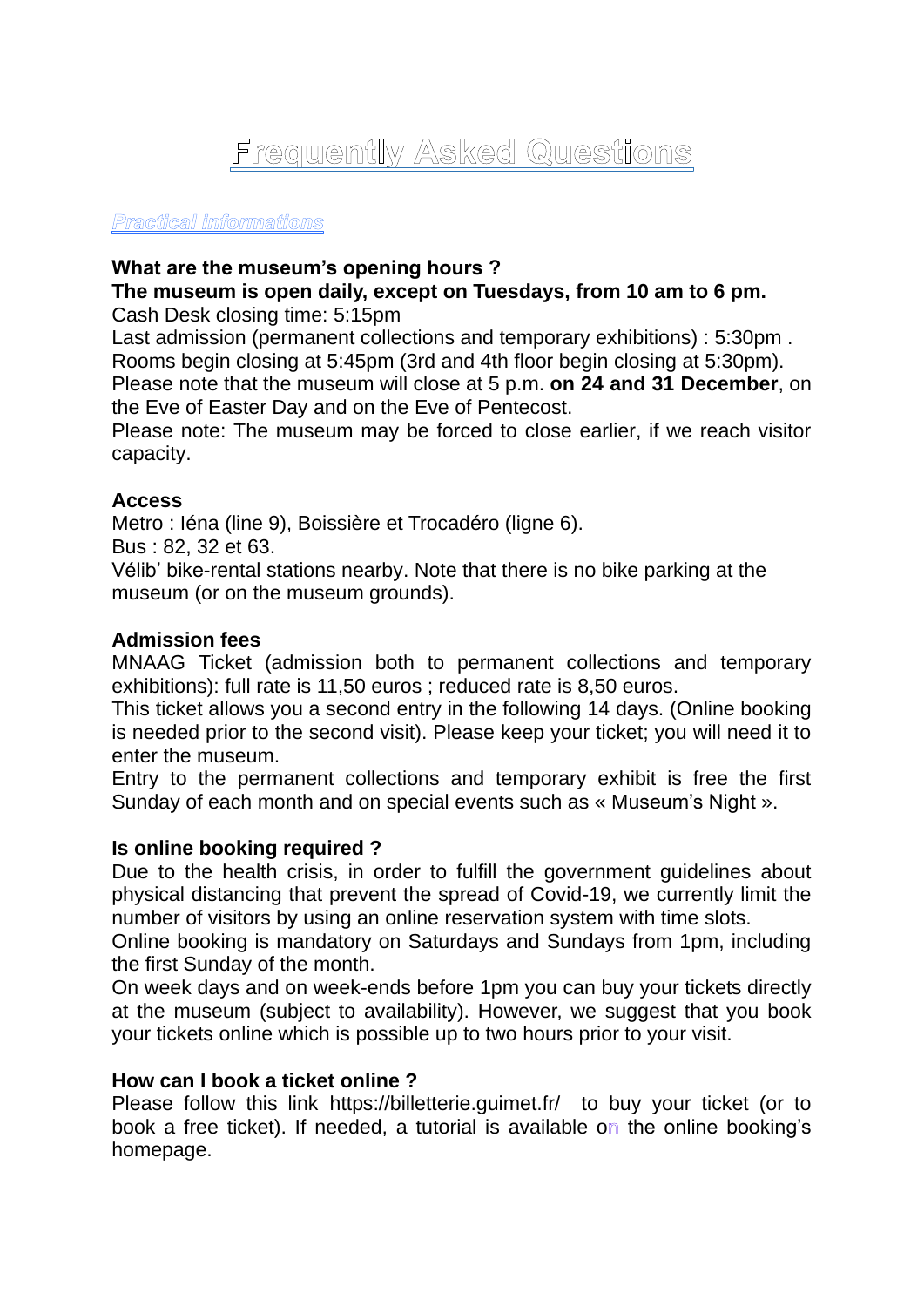## **I made a reservation but I didn't receive any order confirmation or ticket.**

If the transaction was successful, order confirmation and tickets can be found in your « member area » (« guest » account). If not, please check the spam folder in your mail box.

## **Do I have to respect the time-period written on my ticket ?**

We allow 15 minutes before or after the time written on your ticket. Access cannot be granted beyond this period, as it would not allow the museum to respect its mammal reception capacity.

## **How can I change or cancel my reservation ?**

Unfortunately it is not possible to change your reservation. https://billetterie.guimet.fr/fr-FR/conditions-generales-de-vente

## **Under what conditions can I get a refund ?**

In case of cancellation or modification by the MNAAG of said benefit or error processing request, you are entitled to a refund, according to our general terms and conditions of sale.

https://billetterie.guimet.fr/fr-FR/conditions-generales-de-vente

## **What are the method of payments available ?**

At the Ticket Office: credit cards, cash or bank checks, drawn on a French bank. Considering Covid-19 health concerns, we strongly suggest you use a contactless form of payment, such as a credit card, if possible.

Online: by credit card only.

American express cards are not accepted.

## **Free admissions**

Even if you are eligible for free admission, you must get a ticket from the Ticket Office or make an online reservation. Valid proof of such eligibility is required and must be provided/shown to the Ticket Office and/or the Ticket Desk.

**Admission is free** for the following visitors (valid proof required):

- visitors under the age of 18<sup>[1]</sup>. 18-25 year-old residents of the EU
- visitors carrying a disability card (and the person accompanying them)
- job seekers
- people on income support
- holders of a valid "Pass Education" card (primary and secondary school teachers in French public schools and private schools receiving government subsidies)
- art students

- holders of a valid Carte Culture (and the person accompanying them) holders of a valid ICOM or ICOMOS card  $_{\rm sFe}^{[1]}$  members holding membership cards from Société des amis du Musée Guimet (SAMG)

- professional guide/interpreter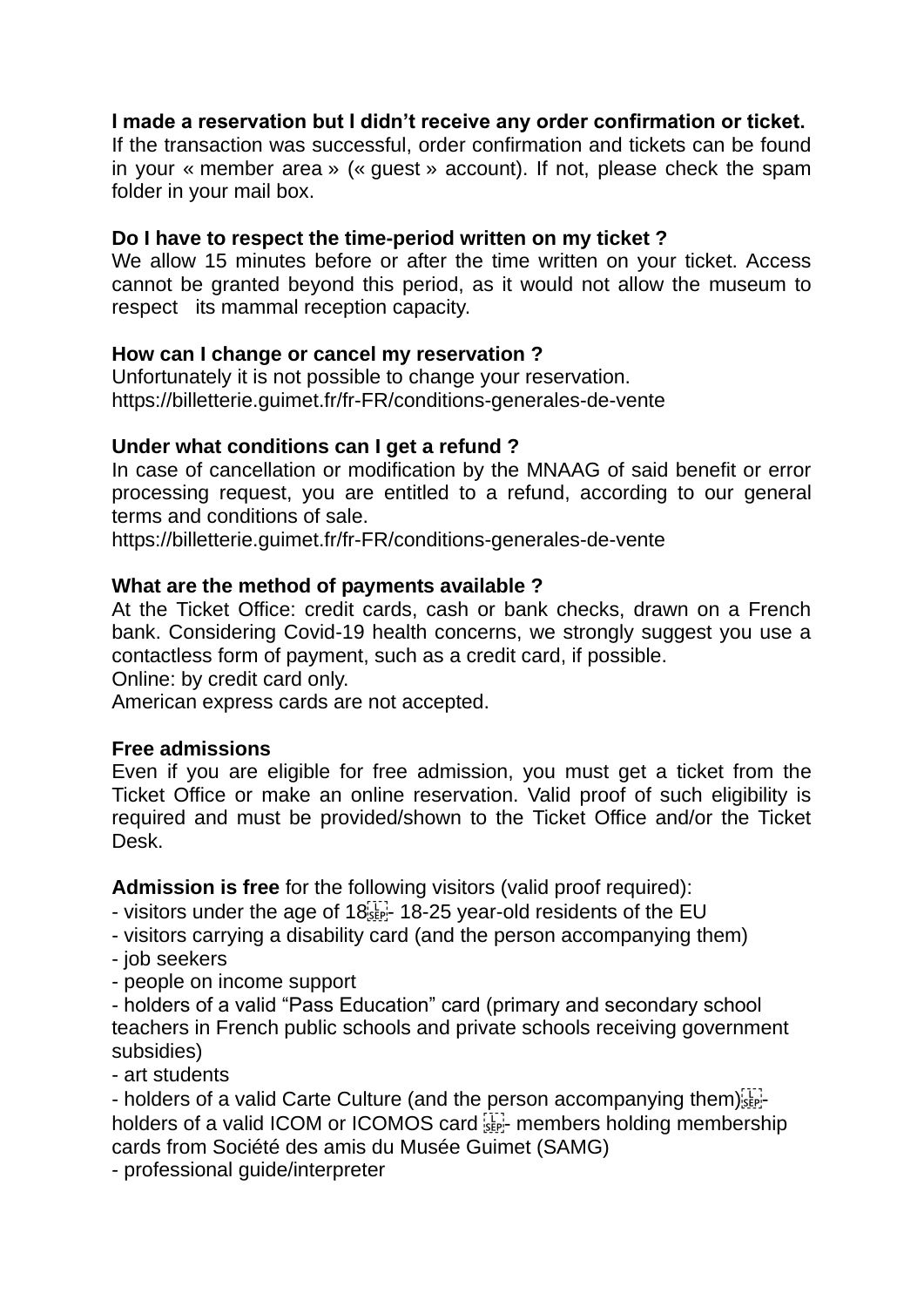- journalists

You can find the full list here:

https://www.guimet.fr/wp-content/uploads/2020/07/Regime-tarifaire-vente-en-li gne.pdf

You can visit the museum's permanent collections and temporary exhibitions for free the first Sunday of each month and during special events.

# **How can I get a reduced rate (discount ticket)?**

Valid proof is required and must be shown to the Cash Desk and/or the Ticket Desk.

Visitors eligible for a discount ticket:

- teachers without Pass éducation
- holders of membership cards of other national museums

You can find the full list here:

https://www.guimet.fr/wp-content/uploads/2020/07/Regime-tarifaire-vente-en-li gne.pdf.

The museum does not offer reduced rates or a discount ticket on the basis of age criteria.

## **Is there a Museum Pass ?**

-For visitors between 26 and 30 years old, there is the « Pass Jeunes MNAAG », valid for 1 year starting the date of issue. The price is 15 euros. More info here: https://www.guimet.fr/francais/pass-mnaag/avantages/

-You can also join the Société des Amis du Musée Guimet (SMAG) and benefit with unlimited access to permanent exhibitions and expositions, among other advantages.

For more information, we invite you to visit SMAG's website:

https://www.amisdeguimet.com/.

-The museum accepts the Paris Museum Pass (possible to purchase at the museum). Primarily for tourists, this Pass is valid for 2, 4 or 6 days. Do not confuse the Paris Museum Pass with 'la carte Paris Musées', only valid for the museums in the city of Paris and not valid for the National Museums that are part of the MNAAG.

For more information, visit: http://www.Paris museum pass.fr.

# **Is the Museum open on National Holidays ?**

Yes it is, except on Tuesdays. The museum is closed January 1st, May 1st and December 25th.

## **How long does it takes to visit the Museum ?**

It takes about 1 hour and a half to make a significant tour of the permanent collection, and about 45 minutes more for the temporary exhibition (on the garden level). The ticket is valid all day, with no time limit. Any exit is final.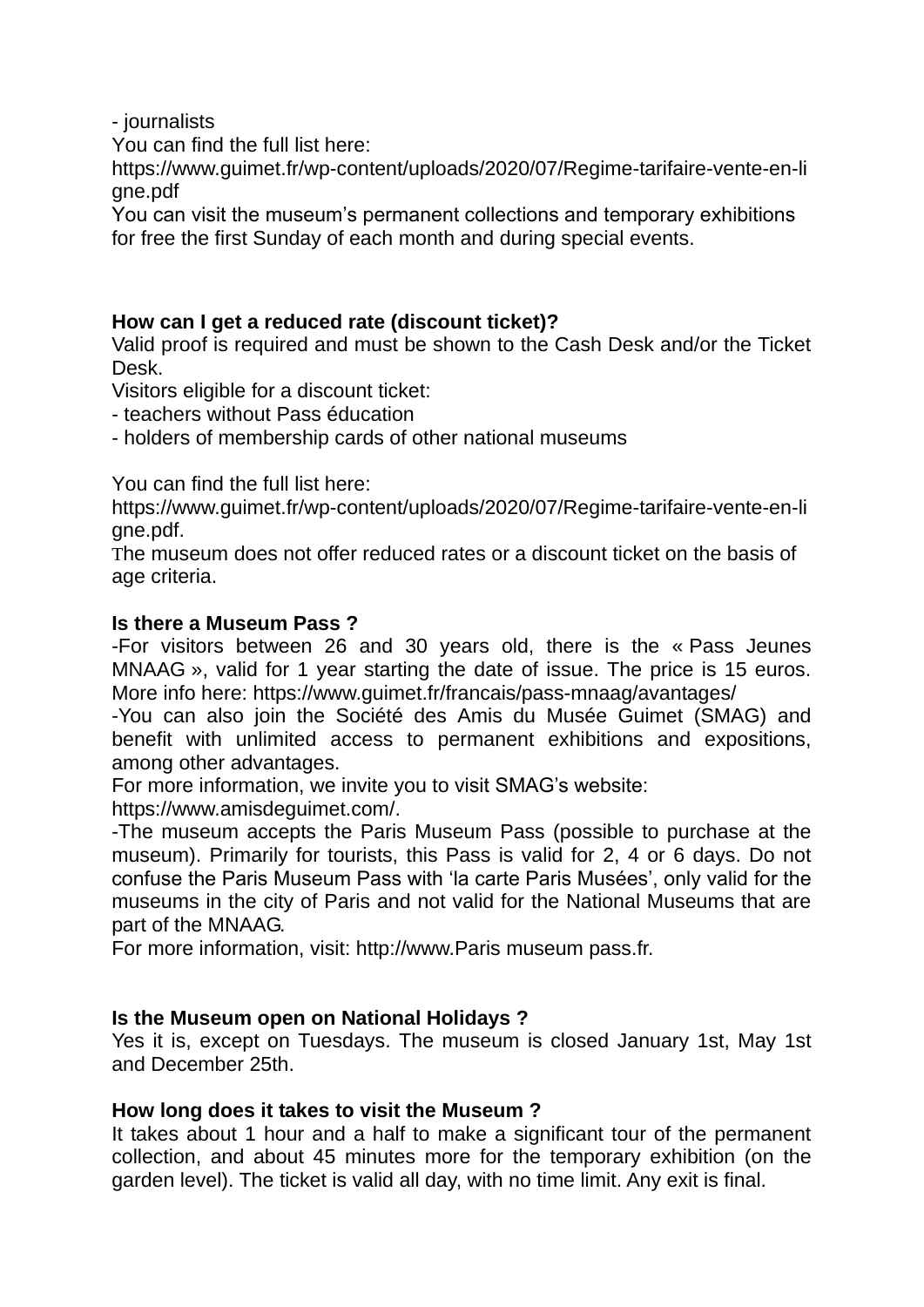Please note: The ticket allows you a second entry visit in the following 14 days (online booking mandatory). Please keep your ticket, as you will need it for this second visit.

## **Does my ticket allow me to enter the museum several times on the same day ?**

Any exit is final. In line with the health recommendations, to enter the museum you will need an individual ticket valid only during the time-period indicated thereon.

Please note: The ticket allows you a second entry visit in the following 14 days (online booking mandatory). Please keep your ticket, as you will need it for this second visit.

## **How can I visit Ennery Museum ?**

Ennery Museum can only be visited during guided tours on Saturday mornings. Online booking is mandatory (resa@guimet.fr). More information (in french only):

https://www.guimet.fr/musee-dennery/informations-pratiques-6/

## **Can I visit the museum with luggage ?**

It depends on the size: only bags not exceeding the maximum size (45x100x65 cm) are allowed. However, due to security measures (Vigipirate), suitcases, cabin luggage and oversized baggage are strictly forbidden inside the museum.

For smaller items self-service lockers are available, free of charge (subject to availability). You cannot access the museum with a shopping cart.

For more information: article 7 and 2 of the museum rules (in french only) (https://www.guimet.fr/wp-content/uploads/2020/07/Reglement-de-visite.pdf).

# **Accessibility**

Visitors with a mobility impairment can access the museum via a ramp located on the left of our main entrance, on Place d'Iéna. For your comfort, we recommend that you are assisted by someone.

A lifting platform and a couple of elevators can be used to access every floor. Two manual wheelchairs are available for loan at the information desk. You will be asked to leave an ID card or a passport (reservation is not possible).

The Hotel Heidelbach and the Musée d'Ennery are not accessible to people with mobility impairment. We apologize for the inconvenience.

The Information and Cash Desks, as well as the shop, have a magnetic loop for visitors with hearing aids.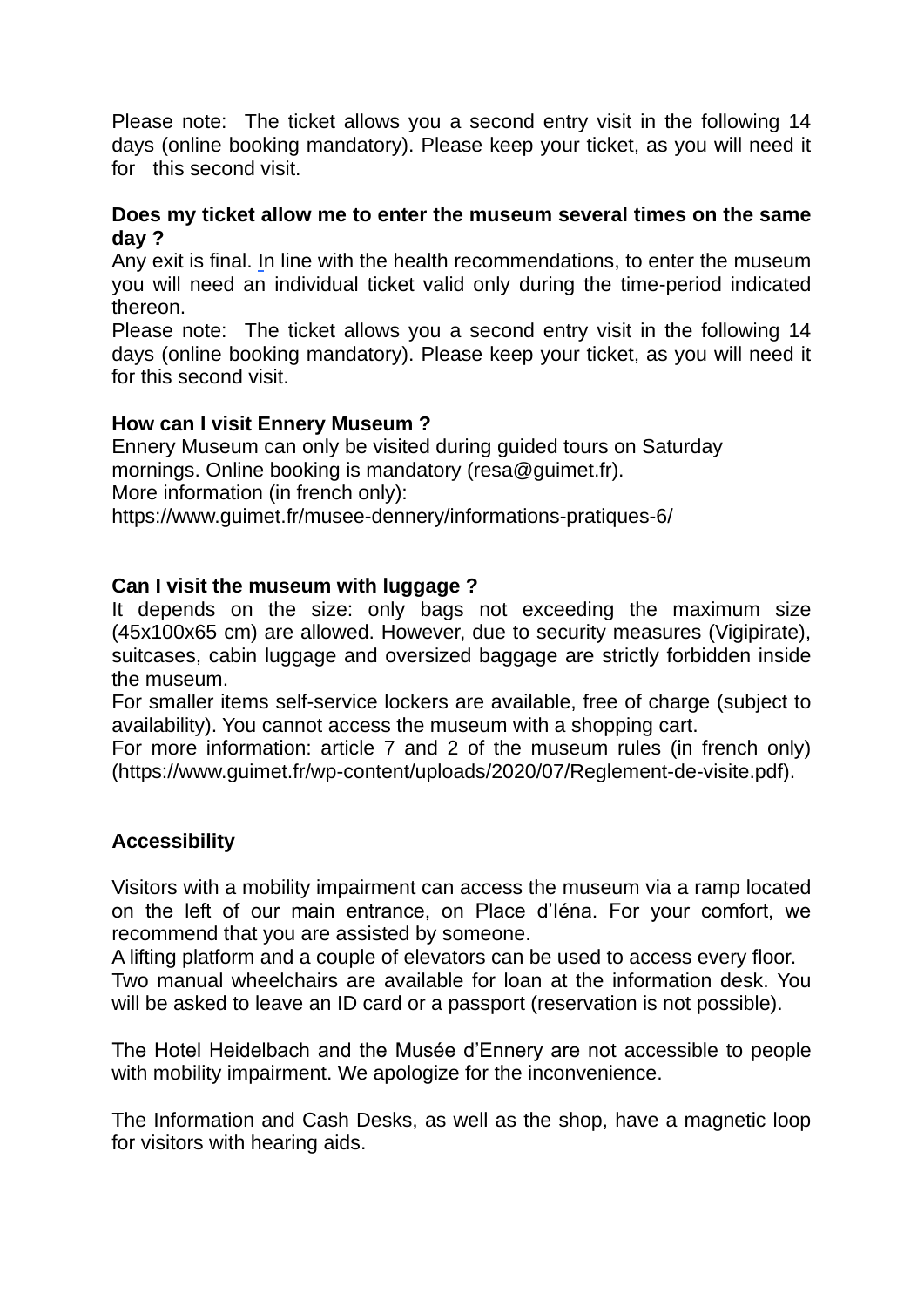Visually-impaired or blind visitors can ask for the list of tactile works at the information desk.

Guide and service dogs, are welcome. A medical certificate is required.

Guided tours for visitors with different disabilities are designed by the Cultural Activities Service. For further information, visit our website:

https://www.guimet.fr/activites-culturelles/personnes-en-situation-de-handicap/

## **How to get access to the Museum Library?**

Documents from the museum's Library are available, in the study room. In order to consult an item on site, you need proof that your university, professional, or personal research requires you to study items from the museum's collection. The access to the reading room is free. You just need to register and present an ID.

To consult specific works, you can look at the French National Museum union contract to the contract of the contract of the contract of the contract of the Catalogue: http://auroch.culture.fr/F?RN=394472819&local base=bmn01.

## **I lost something in the museum, what can I do?**

Please go to the Information Desk, we will inform you if any item was found. If you have already left the Museum, you can contact us during opening hours : 01 56 52 54 33.

Any item found in our Museum is returned exclusively to the owner during the Museum opening hours. Lost items are kept at the museum up to two months from the date found before they are brought to the central Lost and Found Service. The *Service des Objets trouvés* (Prefecture of Paris) is located at Morillons Street, 75015.

## **Rules and regulations :**

https://www.guimet.fr/wp-content/uploads/2020/07/Reglement-de-visite.pdf

Plan your visit

**Do you have any of the multi-sensory approaches (visual, audio, tactile), for visitors?**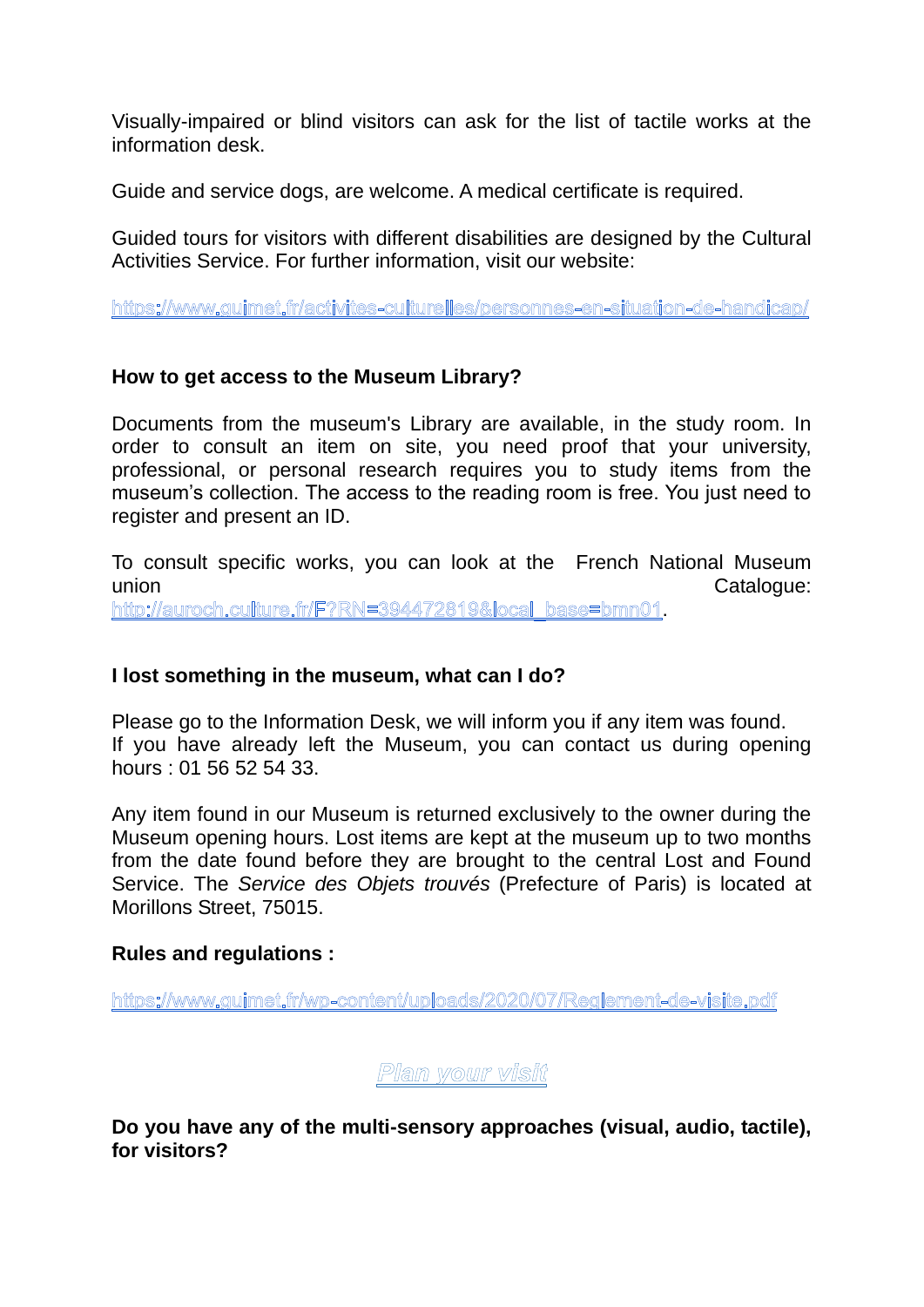Maps in French and in English are at your disposal at the Information and Ticket Desks.

On the ground floor, you can see a wall size map next to the Museum Library or the shop which shows a general view of the building.

Tours on different subjects are guided by professionals attached to the museum. You can request all details about themes, dates and prices at the Information Desk.

Every first Sunday of the month, free tours are organized to present our permanent collections. You don't need to book for it, but we have a limited capacity. Please ask at the Information Desk about the meeting point.

Currently, we do not have audioguides, but a solution is currently under study to use in place of audioguides in the future.

## **Are domestic animals allowed?**

Only guide dogs and service animals are allowed. A medical certificate is required.

## **Is the rooftop terrace open to the public?**

The panoramic terrace of the main building is accessible during opening hours, only in summer. However, the terrace is closed in the event of bad weather.

## **How can I visit the Japanese Garden and the traditional Tea House?**

The Hotel Heidelbach's Japanese Garden is opened to the public only on specific dates, and/or events organised by the museum. The garden is opened on European Heritage Days and Rendez-vous des Jardins. Traditional Japanese tea ceremonies are proposed during the Spring and Fall seasons.

Due to the current situation with Covid-19, the tea ceremony will not be held at the Tea House.

## **Can visitors take photos or videos without a special autorisation?**

Photos or videos are allowed for your personal use, unless otherwise specified for copyright reasons. Flash, lamps and other lighting items are not allowed at the museum for visitors' comfort, and to preserve some pieces of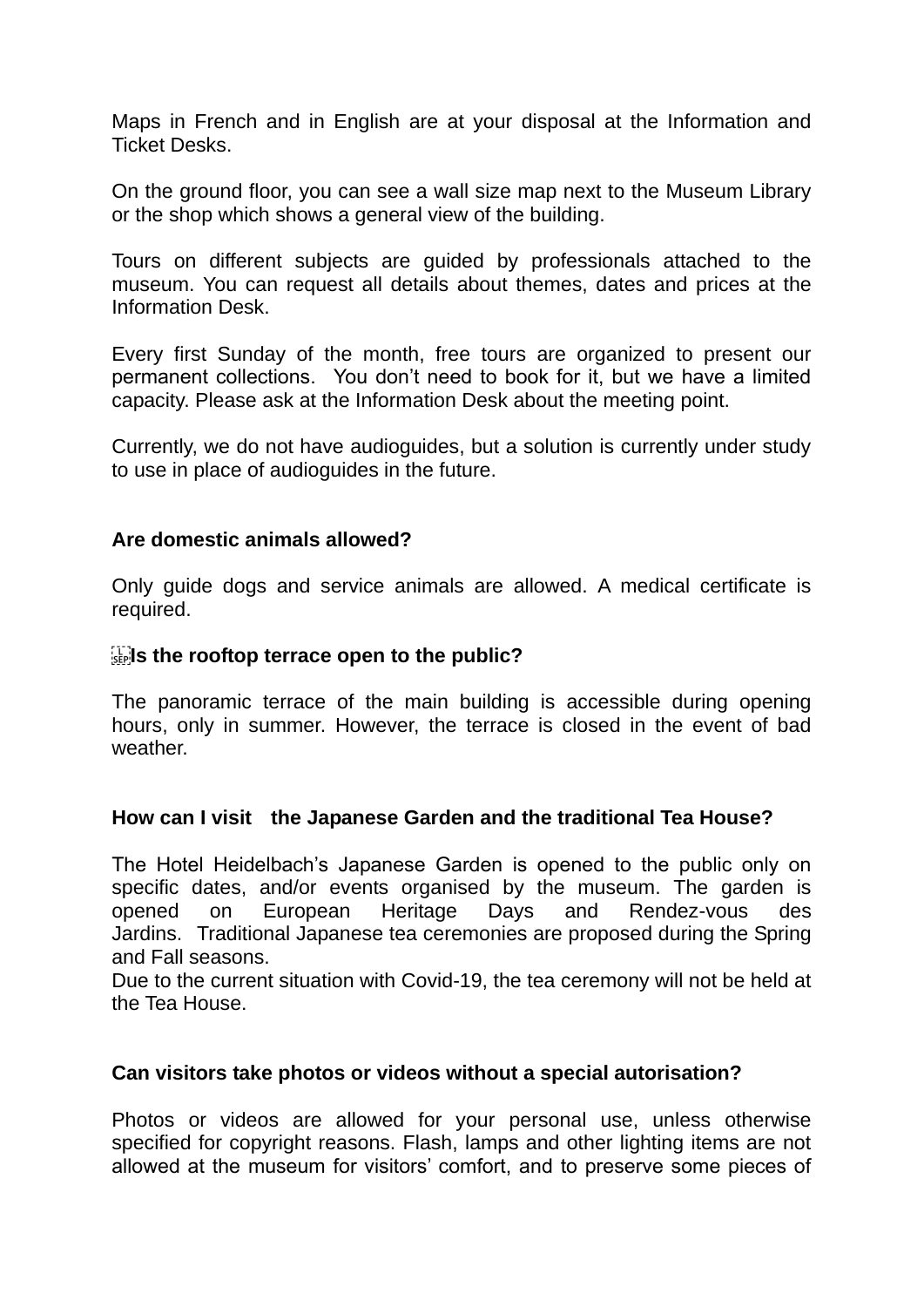art.

Photos and videos are allowed in our temporary exhibition space, unless otherwise indicated.

It is prohibited to photograph or film any museum personnel without their advance permission.

For further information, check the 5th section of the MNAAG's Rules and Regulations.

(https://www.guimet.fr/wp-content/uploads/2020/07/Reglement-de-visite.pdf).

# **Is there a bookshop or giftshop at the museum?**

There is a French National Museum store on the ground floor, open to all without an entrance ticket to the museum. The shop has the same opening hours as the museum.

# **Does the museum have a restaurant or area for food consumption?**

Yes, the "Palais des porcelaines" restaurant is located on garden level. It opens from 10 am to 5:45 pm, open only to visitors with museum tickets. Please note: No group or individual visitors can go to the restaurant before the hour indicated on their museum ticket.

Eating or drinking in the museum is prohibited. Nevertheless, drinking water will be tolerated only if the container is kept in a bag.

Is it possible to draw in the galleries ?

Yes; but only freehand drawing with pencil and/or color pencil is allowed in our museum. Charcoal drawing, pastel, watercolor, ink and felt pen are banned.

Cultural activities for adults

# **How to stay informed of the museum current events ?**

Yon can subscribe to our Newsletter here: (in french) https://www.guimet.fr/abonnements/

# **What activities do you offer for adults ?**

Guided tours, presentations of our permanent and temporary exhibitions, symposiums, workshops, traditional Japanese tea ceremonies and other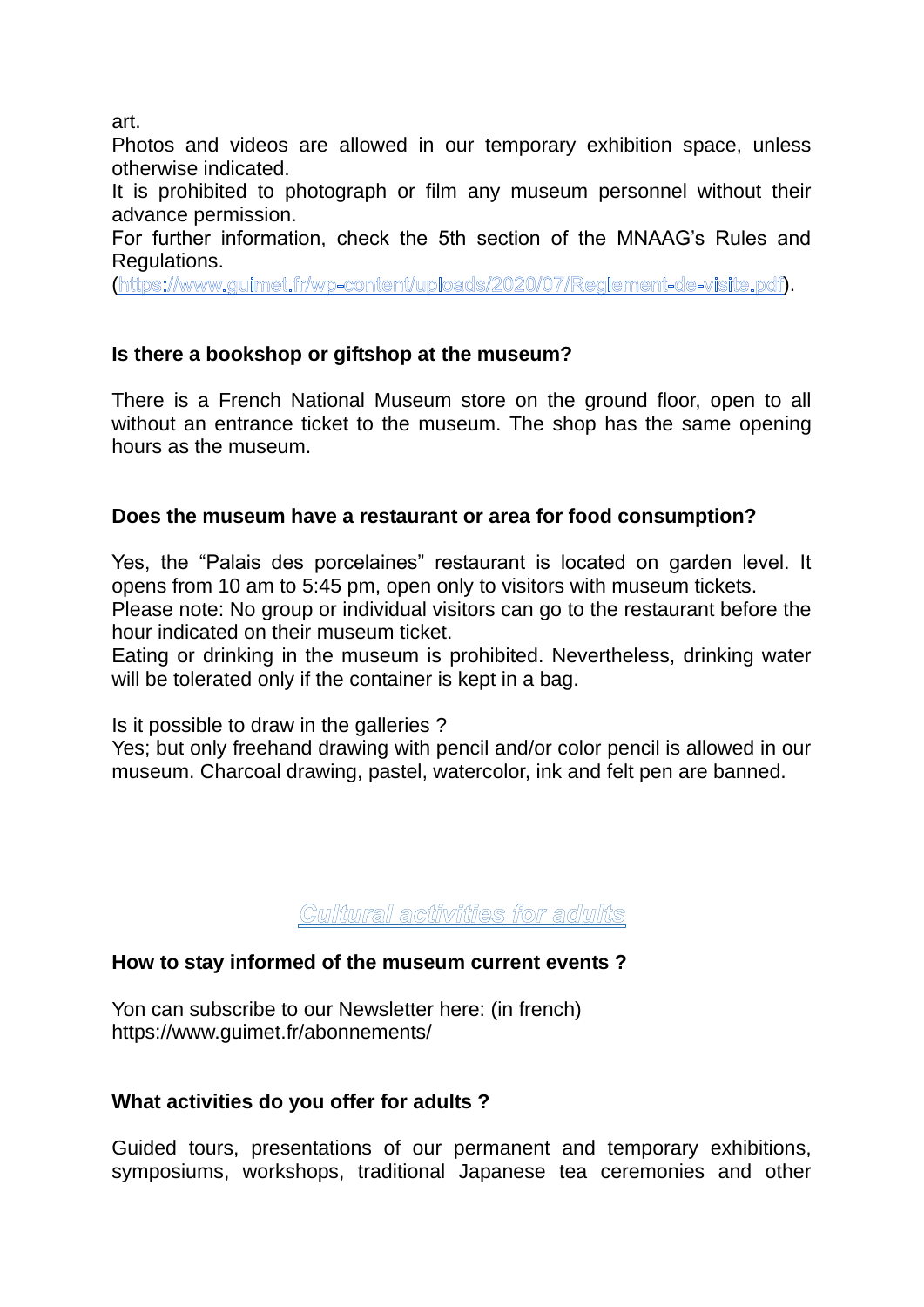activities are designed for adults. Please check our cultural activities program for further information:

https://www.guimet.fr/activites-culturelles/adultes/ **How to book guided tours?** 

You need to pay at the Cash Desk for guided tours, in addition to the entrance ticket.

Some guided tour are without reservations, subject to availability; but, you can buy your ticket on the same day, from 10 am, at the cash desk. Each tour has a capacity of usually 20 or 30 people.

Visitors must book other guided tours on specific subjects. Please see our cultural program or go directly to our Information Desk.

The Musée d'Ennery's guided tours on Saturday morning are available by reservation only (resa@guimet.fr)

# **Are there special activities during the weekends and holidays?**

There are very few events scheduled on Sundays and Holidays.

Nevertheless, on the first Sunday of each month, free tours are organised to present our permanent collections ("Guimet's Stopovers"). You don't need reservations, but capacity is limited and on a first come first serve basis. For further information, please visit our website:

https://www.quimet.fr/premieres-decouvertes-des-collections-permanentes/.

# **Which are the booking modalities for a group?**

You must book for a group, numbering more than 6 people.

For groups with a guide unaffiliated with the museum, a reservation is required to guide the group, regardless of the group's size.

Groups of more than 6 people without a guide must have a reservation. All adults must pay; but a reduced fee may be offered.

There is no charge for school groups. Students and up to 6 adults, accompanying the group, are free of charge.

Guided tours for students can be organised. For further information, please clic here: https://www.quimet.fr/activites-culturelles/scolaires/.

Bookings for school groups must be made at: resa@guimet.fr

Please remember: eating or drinking in the museum is prohibited. Nevertheless, drinking water will be tolerated only if the container is kept in a bag.

 $\frac{1}{2}$ SEP: